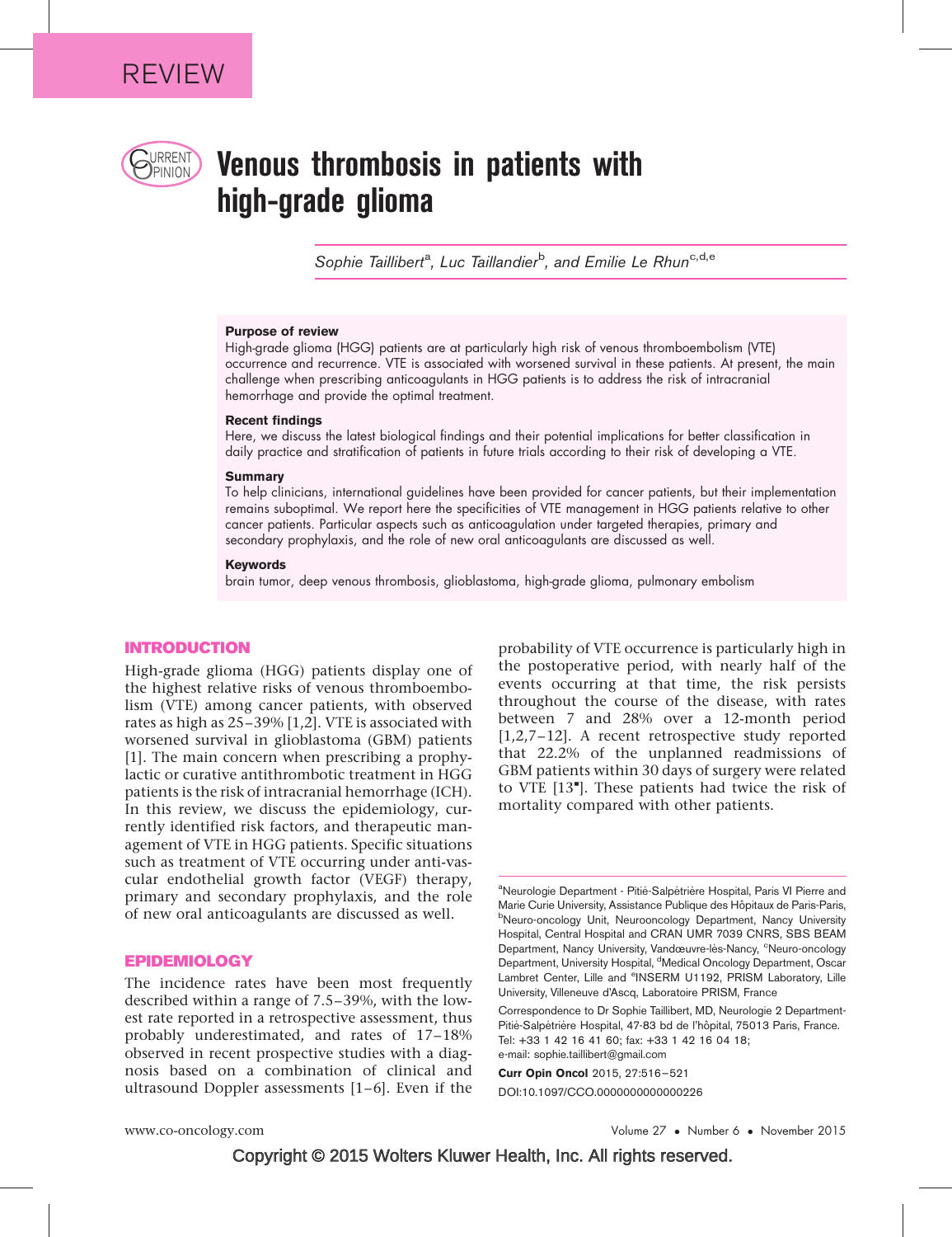## KEY POINTS

- The presence of active intracranial symptomatic bleeding is an absolute contraindication to curative anticoagulation.
- Curative anticoagulation should be prescribed for a minimum of 6 months; then the decision to stop or continue anticoagulation should be based on cancer activity, performance status, benefit–risk ratio, and the patient's preference.
- LMWHs are preferred to other anticoagulants due to their excellent therapeutic index and lack of interaction with chemotherapy, steroids and antiepileptic agents.
- The concomitant use of bevacizumab and LMWHs at curative doses in GBM patients appears to be well tolerated.

## RISK FACTORS

Among many identified risk factors that can be divided into patient-related, tumor-related, and treatment-related, leg motor impairment seems the most consistently reported, with a relative risk for VTE between 2.6 and 3.6 [\[9,11,14,15\]](#page-4-0). The other patient-related, identified, preoperative, independent factors include poor Karnofsky Performance Scale (KPS) scores, older age ( $\geq$ 65 years old, especially  $>75$  years old) [\[5,9,14\]](#page-4-0), elevated BMI [\[2\]](#page-4-0), hypertension [\[9\],](#page-4-0) hemoglobin [\[2\]](#page-4-0), and A or AB blood type [\[16\]](#page-4-0). Tumor-related factors include a higher grade (GBM > WHO grade 3 glioma > WHO grade 2 glioma) [\[9,11\],](#page-4-0) larger size  $(>5 \text{ cm})$  [\[10\],](#page-4-0) and recurrent disease. The role of intraluminal thrombosis remains controversial [\[17–19\]](#page-4-0). Treatment-related risk factors include the extent of surgical resection [biopsy > partial > gross total resection (GTR)] [\[2\]](#page-4-0), surgery duration for more than  $4h$  [\[20\]](#page-4-0), recent neurosurgery (<2 months), chemotherapy [\[7\],](#page-4-0) and anti-VEGF agents [\[18,21\].](#page-4-0) D-dimer elevation above 0.865 mg/l and/or hemiparesis were factors found to predict a VTE 4 weeks before its clinical outcome in GBM patients under bevacizumab [\[21\]](#page-4-0).

## IDENTIFICATION OF PREDICTIVE BIOMARKERS

A recent study identified the following biomarkers in HGG patients: platelet count, D-dimers, sP-selectin, factor VIII (FVIII) activity, prothrombin fragment  $1+2$ , and leukocyte count  $[22^{\bullet\bullet}]$  $[22^{\bullet\bullet}]$  $[22^{\bullet\bullet}]$ . Only the first three parameters have been confirmed in multivariate analyses. Platelet count was inversely correlated with VTE risk, which is a completely new observation that differs from previous studies on

other malignancies that report a high platelet count as a risk factor [\[23\]](#page-4-0). A low platelet count with high sP-selectin puts patients at high risk of postsurgery VTE  $(83.3\%)$   $[22$ <sup> $\text{...}$ </sup>. A risk assessment model  $(RAM)$ based on low platelet count (<25th percentile), high leukocyte count, and increased D-dimers ( $\geq$ 75th percentile) was also used. The patients scoring 2 or 3 were considered at high risk (37.7%) of developing VTE, whereas patients scoring 0 were at low risk (3.3%) of developing the disease. Further validation of these data is needed. High levels of FVIII – a validated risk factor for VTE [\[24\]](#page-4-0) – were already previously found to be predictive of VTE in HGG patients [\[25\]](#page-4-0) They may be caused by tumor-mediated cytokine release, vascular injury, and surgical disruption of the blood–brain barrier.

## BIOLOGY OF VENOUS THROMBOEMBOLISM IN BRAIN TUMORS

The coagulation system is continually activated in GBM, where intratumoral vaso-occlusive thrombosis may trigger hypoxia, pseudopalisading necrosis, and angiogenesis.

Tissue factor (TF) has been shown to be constitutively overexpressed in glioma, and thus has been suggested to play a central role in the pathogenesis of VTE [\[7\].](#page-4-0) An increased expression or activity of TF in glioma has been previously associated with glioma grade [\[26\],](#page-4-0) craniotomy [\[12\],](#page-4-0) tumor hypoxia [\[27,28\]](#page-4-0), VEGF expression [\[29\],](#page-4-0) PTEN mutation/loss [\[27,28\]](#page-4-0), and epidermal growth factor receptor (EGFR) amplification [\[30\]](#page-4-0). The prothrombotic action of circulating microparticles, in which TF derived from glioma cells is present, remains controversial [\[31–33\].](#page-4-0) Nevertheless, circulating microparticle levels have been shown to diminish after completion of chemoradiotherapy, and microparticle activity may be superior in the case of greater residual tumor burden [\[31\].](#page-4-0) A better understanding of the TF pathway and its effect on HGG behavior and microenvironment is essential to define the exact role of anticoagulants in brain tumor management.

## VENOUS THROMBOEMBOLISM RISK ASSESSMENT AND PROPHYLAXIS OF VENOUS THROMBOEMBOLISM

Because the benefit of prophylaxis increases with the risk of VTE, improved prediction of the risk is crucial. A periodic assessment of VTE risk, based on a validated assessment tool, has been recommended in cancer patients [\[34–37\]](#page-5-0).

It is commonly accepted that hospitalized patients who have an active malignancy with an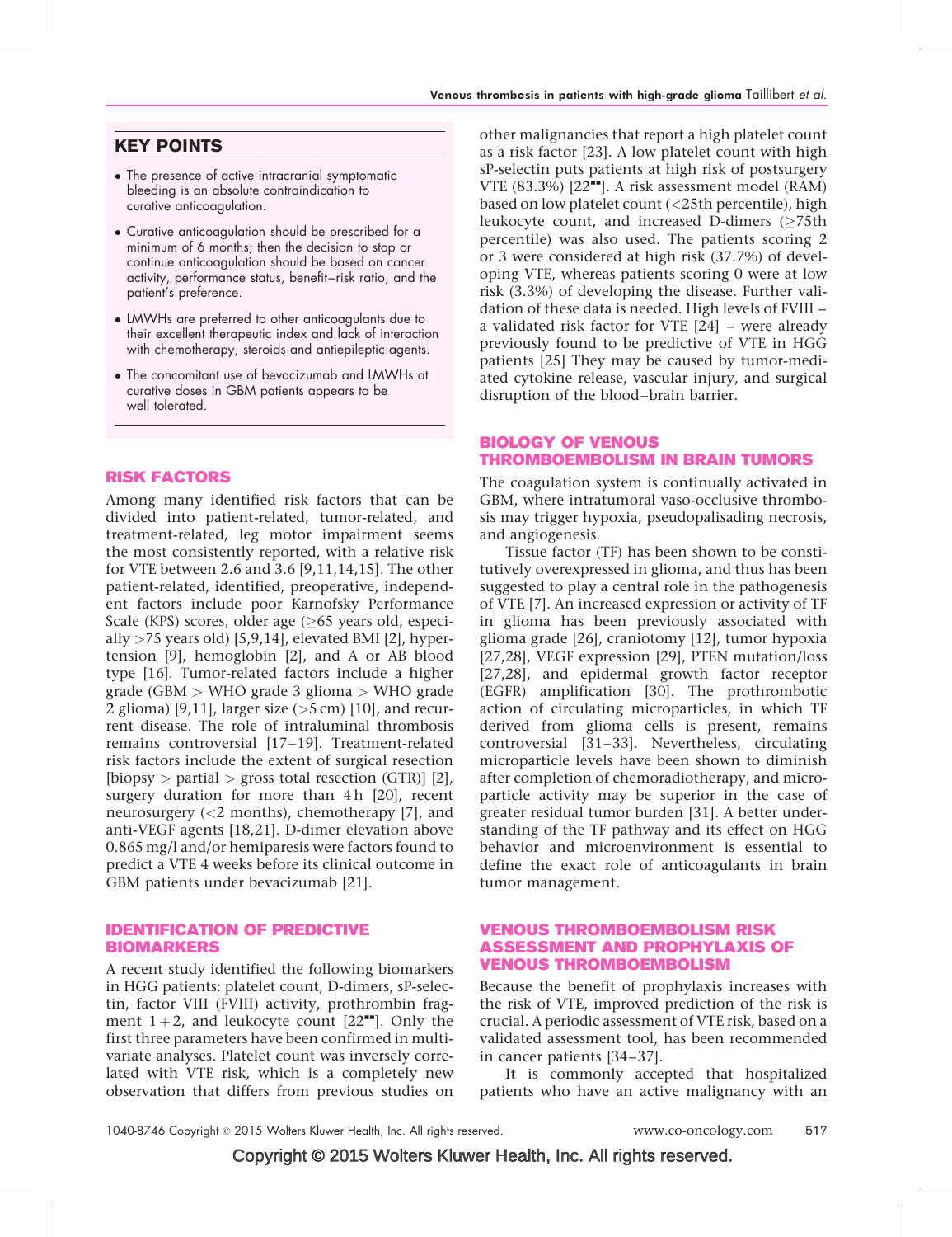acute medical illness or reduced mobility should receive pharmacologic thromboprophylaxis in the absence of contraindications [\[38–41\].](#page-5-0) This recommendation applies to HGG patients. The decision to initiate prophylactic anticoagulation with low-molecular-weight heparin (LMWH) in patients suffering from intratumoral bleeding complicated by functional impairment and immobilization should be discussed on a case-by-case basis. This decision should rely on the evaluation of the benefit–risk ratio between worsening of the bleeding and the occurrence of a VTE.

During the perioperative period, the administration of LMWH or unfractionated heparin in combination with mechanical methods, such as pneumatic compression stockings, appears to be effective and reduces risk of postoperative VTE by 50% at least [\[42](#page-5-0)"[\]](#page-5-0). This method is well tolerated and does not cause any increased risk of major ICH despite a two-fold higher rate of minor bleeding [\[3,42](#page-4-0)",43-45]. Nevertheless, safety has been shown under the condition that anticoagulation is started within 24 h after surgery, because the risk of clinically significant ICH has been shown to be increased if anticoagulants are initiated before neurosurgery [\[43,46\].](#page-5-0) This timing is specific to neurosurgical patients [\[34,38\].](#page-5-0) In cancer patients, the minimal advised duration of the postsurgical primary prophylaxis is at least between 7 and 10 days. However, in the case of prolonged immobilization or restricted mobility caused by functional impairment, prophylactic anticoagulation should be prolonged until ambulation is recovered. A combination of mechanical and pharmacologic prophylaxis is advised because it improves the efficacy of treatment in high-risk patients  $[38, 42^{\bullet}, 47^{\bullet}]$ . It remains uncertain whether the HGG patients could benefit from an extended postoperative prophylaxis, like in the case of high-risk cancer patients to whom 4 weeks are advised [\[38\]](#page-5-0). Further investigations are required.

Outside of the perioperative period and hospitalization, long-term prophylactic anticoagulation is not recommended due to a lack of available data in the literature.

To assess this specific situation, the PRODIGE trial was designed to evaluate the potential role of LMWH (dalteparin) in GBM patients and specifically detect a reduction in VTE-free survival at 6 months [\[48\].](#page-5-0) A total of 186 patients were randomized into two groups of treatment (dalteparin vs. placebo) until the premature termination of the trial was caused by a shortage of the placebo. Dalteparin was administered during a minimum period of 6 months, which could be extended to a total of 12 months. A lack of power may explain why

statistical significance was not present despite the difference observed between the two groups in terms of clinically relevant VTE incidence (11% with dalteparin vs. 17% with placebo). At 12 months, the incidence of major ICH was higher in the dalteparin group (5 vs. 1%; NS), with one fatal ICH. Two phase II studies addressed this question in HGG patients.

In the Eastern Cooperative Oncology Group study, also interrupted prematurely, 45 patients received dalteparin during a median time of 6.3 months, without any occurrence of VTE or ICH [\[49\]](#page-5-0).

In another study, tinzaparin was assessed in 40 patients. A 2.5% rate of VTE and of ICH was observed after median treatment duration of 5 months [\[50\]](#page-5-0).

A controlled, randomized, triple-blind, multinational phase III study is planned and will assess the role of the oral factor X blocker apixaban over a 12-month period in newly diagnosed GBM. The primary endpoint is overall survival [\[51\].](#page-5-0)

No data support the safety and efficacy of the use of aspirin in the long-term prophylaxis of VTE in patients with HGG, and consequently, this approach cannot be advised [\[52\].](#page-5-0)

## TREATMENT OF SYMPTOMATIC VENOUS THROMBOEMBOLISM

There is no standardized approach for the management of HGG patients suffering from a VTE because most existing international guidelines address cancer patients in general. Here, we discuss the specificities characterizing the management of such patients.

## Bleeding-risk assessment

Although the anticoagulation of VTE at a curative dosage appears to be well tolerated in most HGG patients, a preassessment of the risk of bleeding and its consequences in terms of neurological worsening is advised to establish the expected risks and benefits prior to any treatment decision [\[7,53\].](#page-4-0) This risk is considerably different according to the histological type of the tumor, natural past history of bleeding, and the nature of the concomitant anticancer treatment administered to the patient. In HGG, the reported risk of spontaneous hemorrhage is typically between 2 and 8%, with higher rates in GBM, and anaplastic oligodendroglioma [\[14,54,55\].](#page-4-0)

## Contraindications to anticoagulation and indications of inferior vena cava filters

Pre-existing postsurgical intraparenchymal blood products in asymptomatic patients do not contraindicate anticoagulant use for documented symptomatic VTE [\[56\].](#page-5-0)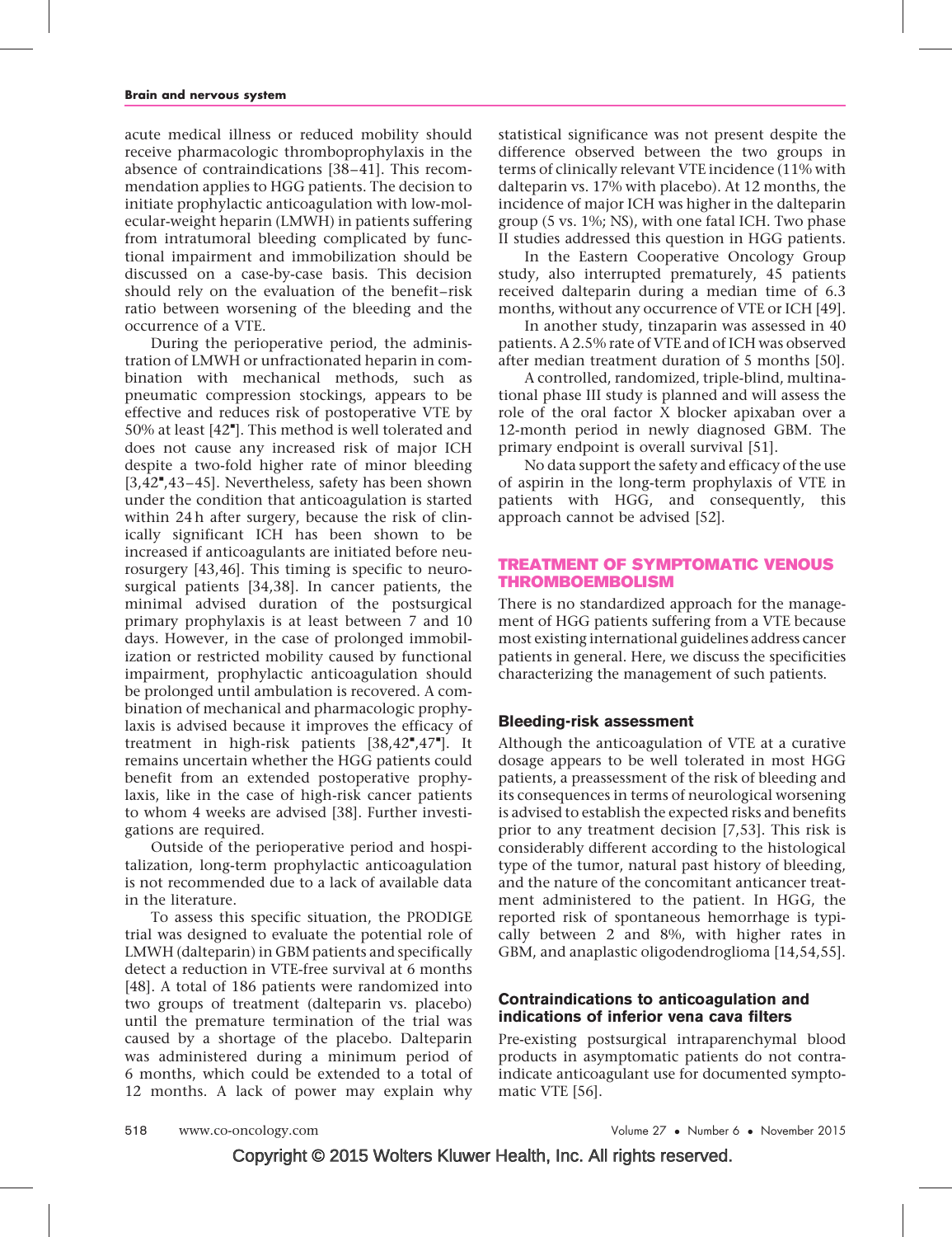Anticoagulation at curative doses should be avoided in the case of recent significant intratumoral symptomatic bleeding, thrombopenia under 50 000 platelets/*m*l, and for any other usual contraindication such as coagulopathy [\[34,38\].](#page-5-0) When anticoagulants cannot be prescribed at curative doses, the insertion of inferior vena cava (IVC) filters is a possible option, despite a known high rate of complications that include up to a 40% rate of recurrent VTE, filter thrombosis, and post-thrombotic syndrome [\[57\].](#page-5-0) In addition, physicians should be aware that caution should be applied in patients with recent brain surgery, those at high risk for falls, and those who are expected to show poor compliance to treatment, especially in the case of oral medication [\[38\]](#page-5-0). Unfortunately, all of these mentioned situations are frequent in the population of neuro-oncology patients due to sensory motor, visual, balance, and cognitive deficits.

## Which anticoagulant?

According to several retrospective and prospective series, LMWH appears to be well tolerated in the curative setting in patients with HGG [\[1,57\]](#page-4-0). LMWH does not interact with other drugs frequently prescribed for brain tumor patients and does not require any frequent monitoring for therapeutic activity. The efficacy of LMWH was superior to that of vitamin K antagonists (VKAs) with no increased risk of ICH in the CLOT trial [\[58\]](#page-5-0).

In HGG patients, several retrospective series have shown an acceptable profile of tolerance for warfarin without any significant increase in the risk of ICH under the conditions that the international normalized ratio (INR) remains in the therapeutic range and that the perioperative period is avoided [\[14,52,59\].](#page-4-0) As a matter of fact, the careful monitoring of the INR needed to maintain warfarin in the therapeutic range is difficult to implement in daily practice because INR variations are subject to many interactions with chemotherapy, steroids, and some antiepileptic drugs. These variations expose patients to risks of both VTE recurrence (infratherapeutic range) and ICH (supratherapeutic range), and thus consequently to the discomfort of very frequent laboratory blood sampling to evaluate the INR.

New oral anticoagulants, such as direct inhibitors of thrombin or factor Xa, have not been evaluated in this specific population, and one should be aware of the absence of an antidote in the case of a clinically relevant ICH. Other concerns include potential drug interaction with chemotherapy and antiepileptic agents and the inability to measure the anticoagulant activity in daily practice [\[34\]](#page-5-0). For these reasons, these agents cannot be currently advocated in neuro-oncology patients [\[56,60\]](#page-5-0). Further specific studies are needed.

Initial therapy should be initiated as early as possible, once contraindications are ruled out, and should consist of LMWHs [\[34,38,40,41,56,58,61\]](#page-5-0). A close monitoring without dose adjustment is recommended in specific situations such as central nervous system malignancies, elderly patients and patients at high risk of bleeding [\[34,38,61\]](#page-5-0).

## Duration of anticoagulation

Duration of anticoagulation or secondary prophylaxis is an important topic because prevention of VTE recurrence may have a significant impact on the survival of cancer patients [\[62\]](#page-5-0). This hypothesis relies on the observation that survival was significantly decreased in cancer patients with recurrent VTE, particularly when a pulmonary embolism occurred [\[62\].](#page-5-0) The optimal duration of curative anticoagulation in cancer patients remains controversial. A minimum of 6 months of anticoagulation is commonly recommended. After 6 months, the decision to stop or continue anticoagulation should be based on an individual assessment of cancer activity, benefit–risk ratio, and patient preference. More often, it is recommended to prolong anticoagulation as long as the cancer is active and chemotherapy is administered, regardless of the risk of ICH. In HGG patients, this means that most patients will receive an anticoagulant until the end of their life. Some of the guidelines allow VKA replacement after 3 months, with a targeted INR of 2 to 3 when LMWH is contraindicated or not available for any other reason including patient preference. In this situation, VKA should always be preferred to any new oral anticoagulant for the reasons mentioned above, and warfarin is the only VKA that has been extensively studied.

## Management of venous thromboembolism during bevacizumab administration

Bevacizumab is a monoclonal antibody targeting VEGF, which has received US Food and Drug Administration (FDA) approval for recurrent GBM. Whether this agent increases the risk of venous thrombosis is still debated [\[18,63\]](#page-4-0). On the contrary, a potential increase in the risk of ICH has initially raised great concern regarding the use of bevacizumab in this population. In GBM, the risk of ICH under bevacizumab is not significantly increased, with rates between 0 and 3.8% [\[64,65\].](#page-5-0) For oligodendroglioma patients, who are slightly more prone to bleeding, a 24% ICH rate has been reported under bevacizumab, but only 4% of patients were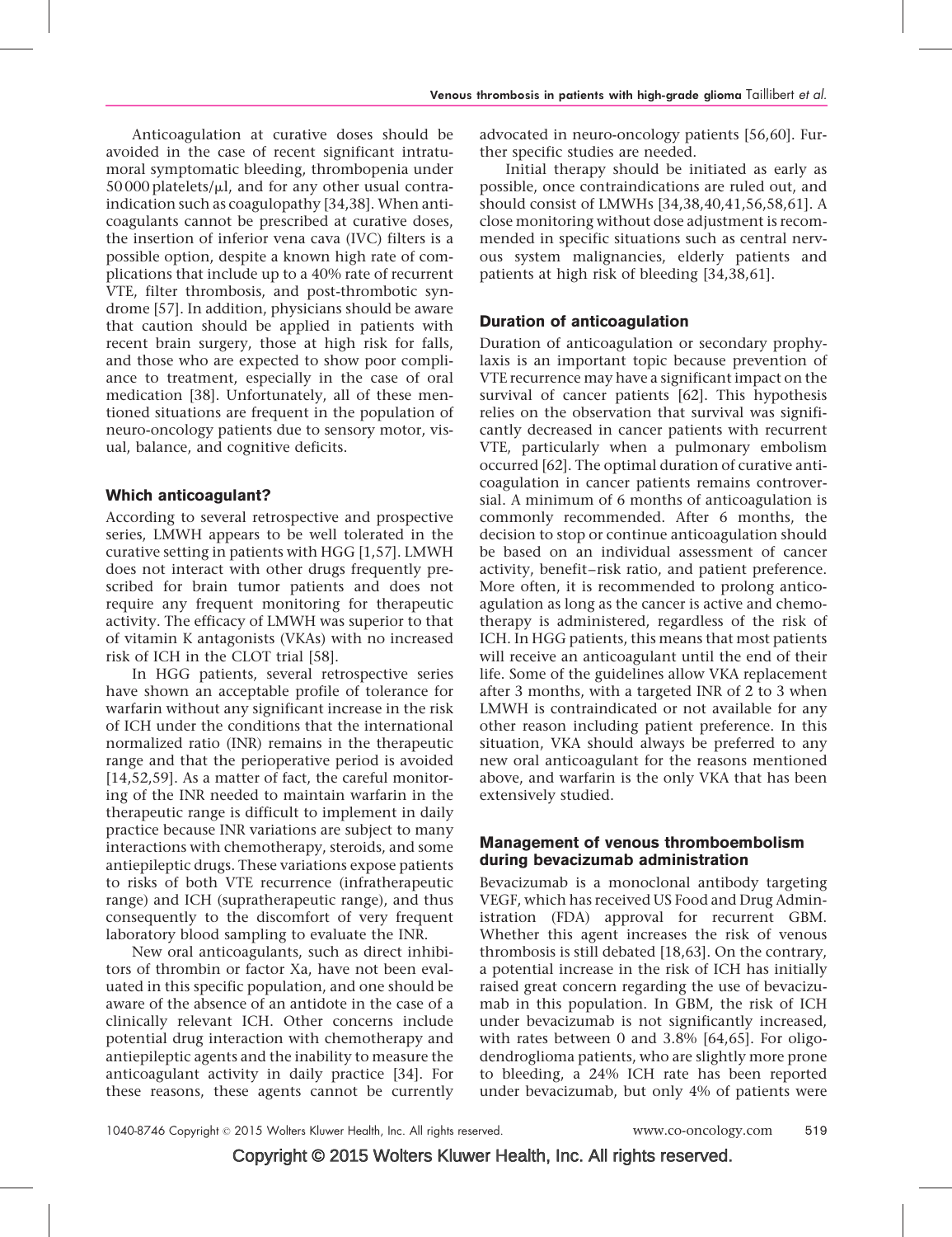<span id="page-4-0"></span>symptomatic and needed the treatment to be discontinued [\[66\]](#page-5-0).

Uncertainties have also been raised regarding how to manage brain tumor patients with a diagnosed VTE under bevacizumab. Few data (retrospective only) are available regarding the concomitant use of bevacizumab and anticoagulants at curative doses in GBM patients with a VTE [\[53,56,59\]](#page-5-0). Nevertheless, the risk-to-benefit ratio seems to favor this combination despite an increased risk of ICH (from 3 to 11%) [\[53,67,68\].](#page-5-0) Once the anticoagulation has been initiated at an effective dose, it is not clear how long bevacizumab should be interrupted before being reintroduced.

#### **CONCLUSION**

Despite a high incidence of VTE and recurrent VTE in HGG patients, there is no standardized approach to the management of these patients, and many challenges remain. Nevertheless, most of the international recommendations for VTE in cancer patients can be applied, and some of those specifically address problems encountered in HGG. Nevertheless, a preassessment of the risk of ICH is advised prior to any treatment decision, and a close monitoring of these patients is advised. The duration of prophylaxis and curative anticoagulation is an important matter that remains to be addressed because it may affect patients' survival.

#### Acknowledgements

None.

#### Financial support and sponsorship

None.

### Conflicts of interest

There are no conflicts of interest.

### REFERENCES AND RECOMMENDED READING

Papers of particular interest, published within the annual period of review, have been highlighted as:

- of special interest
- $\blacksquare$  of outstanding interest
- 1. Mandel JJ, Yust-Katz S, Wu J, et al. Venous thromboembolism (VTE) and glioblastoma. J Clin Oncol 2014; 32:5s. (Suppl; abstr 2033).
- 2. Edwin NC, Elson P, Ahluwalia MS, Khorana AA. Venous thromboembolism in patients with glioblastoma: risk factors and prognostic importance. J Clin Oncol 2015; 33. (Suppl; abstr e13027).
- 3. Semrad TJ, O'Donnell R, Wun T, et al. Epidemiology of venous thromboembolism in 9489 patients with malignant glioma. J Neurosurg 2007; 106:601– 608.
- 4. Smith TR, Nanney AD, Lall RR, et al. Development of venous thromboembolism (VTE) in patients undergoing surgery for brain tumors: results from a single center over a 10 year period. J Clin Neurosci 2015; 22:519–525.
- 5. Kayser-Gatchalian MC, Kayser K. Thrombosis and intracranial tumors. J Neurol 1975; 209:217–224.
- 6. Simanek R, Vormittag R, Hassler M, et al. Venous thromboembolism and survival in patients with high-grade glioma. Neuro-Oncol 2007; 9:89–95.
- 7. Jenkins EO, Schiff D, Mackman N, Key NS. Venous thromboembolism in malignant gliomas. J Thromb Haemost 2010; 8:221–227.
- 8. Marras LC, Geerts WH, Perry JR. The risk of venous thromboembolism is increased throughout the course of malignant glioma: an evidence-based review. Cancer 2000; 89:640–646.
- 9. Chaichana KL, Pendleton C, Jackson C, et al. Deep venous thrombosis and pulmonary embolisms in adult patients undergoing craniotomy for brain tumors. Neurol Res 2013; 35:206–211.
- 10. Sawaya R, Auccarello M, Elkaliny M, Nishiyama H. Post operative venous thromboembolism and brain tumors: part 1: clinical profile. J Neurooncol 1992; 14:119–125.
- 11. Brandes AA, Scelzi E, Salmistraro G, et al. Incidence of risk thromboembolism during treatment high-grade glioma: a prospective study. Eur J Cancer 1997; 33:1592–1596.
- 12. Anderson F, Huang W, Sullivan C, et al. The continuing risk of venous thromboembolism following operation for glioma: findings from the Glioma Outcomes Project. Thromb Hemost 2001; 86 (Suppl). OC902 (abs).
- 13. Dickinson H, Carico C, Nuño M, et al. Unplanned readmissions and survival & following brain tumor surgery. J Neurosurg 2015; 122:61–68.
- A retrospective review of 362 cases involving patients with GBM undergoing biopsy or tumor resection reports that thromboembolic complications were accounting for 22% of unplanned readmissions within 30 days of surgery.
- 14. Ruff RL, Posner JB. Incidence and treatment of peripheral venous thrombosis in patients with glioma. Ann Neurol 1983; 13:334–336.
- 15. Dhami MS, Bona RD, Calogero JA, Hellman RM. Venous thromboembolism and high grade gliomas. Thromb Haemost 1993; 70:393–396.
- 16. Streiff MB, Segal J, Grossman SA, et al. ABO blood group is a potent risk factor for venous thromboembolism in patients with malignant gliomas. Cancer 2004; 100:1717–1723.
- 17. D'Agoretta D'Alpium Santos Costa D, Romeira D, Fernandes Valente M, et al. Venous thrombotic events in patients with glioblastoma. J Clin Oncol 2015; 33. (Suppl; abstr e13059).
- 18. Rodas RA, Fenstermaker RA, McKeever PE, et al. Correlation of intraluminal thrombosis in brain tumor vessels with postoperative thrombotic complications: a preliminary report. J Neurosurg 1998; 89:200–205.
- 19. Prayson NF, Koch P, Angelov L, Prayson RA. Microscopic thrombi in anaplastic astrocytoma predict worse survival? Ann Diagn Pathol 2011; 15:389–393.
- 20. Valladares JB, Hankinson J. Incidence of lower extremity deep vein thrombosis in neurosurgical patients. Neurosurgery 1980; 6:138–141.
- 21. Misch M, Czabanka M, Dengler J, et al. D-dimer elevation and paresis predict thromboembolic events during bevacizumab therapy for recurrent malignant glioma. Anticancer Res 2013; 33:2093–2098.
- 22. Thaler J, Ay C, Kaider A, et al. Biomarkers predictive of venous thromboem-&& bolism in patients with newly diagnosed high-grade gliomas. Neuro-Oncology

 $2014:0:1-7.$ In a prospective study, the authors identified biomarkers suitable for assessing the

VTE risk in newly diagnosed HGG patients; they also identified high-risk and lowrisk patients with two risk assessment models (RAMs).

- 23. Simanek R, Vormittag R, Ay C, et al. High platelet count associated with venous thromboembolism in cancer patients: results from the Vienna Cancer and Thrombosis Study (CATS). J Thromb Haemost 2010; 8:114–120.
- 24. Vormittag R, Simanek R, Ay C, et al. High factor VII levels independently predict venous thromboembolism in cancer patients: the cancer and thrombosis study. Arterioscler Thromb Vasc Biol 2009; 29:2176–2181.
- 25. Zou JP, Morford LA, Chougnet C, et al. Human glioma-induced immunosuppression involves soluble factor(s) that alters monocyte cytokine profile and surface markers. J Immunol 1999; 162:4882–4892.
- 26. Hamada K, Kuratsu J, Saitoh Y, et al. Expression of tissue factor correlates with grade of malignancy in human glioma. Cancer 1996; 77:1877–1883.
- 27. Rong Y, Post DE, Pieper RO, et al. PTEN and hypoxia regulate tissue factor expression and plasma coagulation by glioblastoma. Cancer Res 2005; 65:1406–1413.
- 28. Rong Y, Hu F, Mackman H, et al. Early growth response gene-1 regulates hypoxia-induced expression of tissue factor in glioblastoma multiforme through hypoxia-inducible factor-1 independent mechanisms. Cancer Res 2006; 66:7067–7074.
- 29. Blum S, Issbruker K, Willuweit A, et al. An inhibitory role of the phosphatidylinositol 3-kinase signaling pathway in VEGF-induced tissue factor expression. J Biol Chem 2001; 276:33428–33434.
- 30. Skog J, Wurdinger T, van Rijn S, et al. Glioblastoma microvesicles transport RNA and proteins that promote tumor growth and provide diagnostic biomarkers. Nature Cell Biol 2008; 10:1470–1476.
- 31. Sartori MT, Della Puppa A, Balin A, et al. Prothrombotic state in glioblastoma multiforme: an evaluation of the procoagulant activity of circulating microparticles. J Neurooncol 2011; 104:225–231.
- 32. Thaler J, Ay C, Pabinger I. Clinical significance of circulating microparticles for venous thromboembolism in cancer patients. Hamostaseologie 2011; 32:127–131.
- 33. Thaler J, Ay C, Mackman N, et al. Microparticle-associated tissue factor activity, venous thromboembolism and mortality in pancreatic, gastric, colorectal and brain cancer patients. J Thromb Haemost 2012; 10:1363–1370.

520 www.co-oncology.com Volume 27 Number 6 November 2015